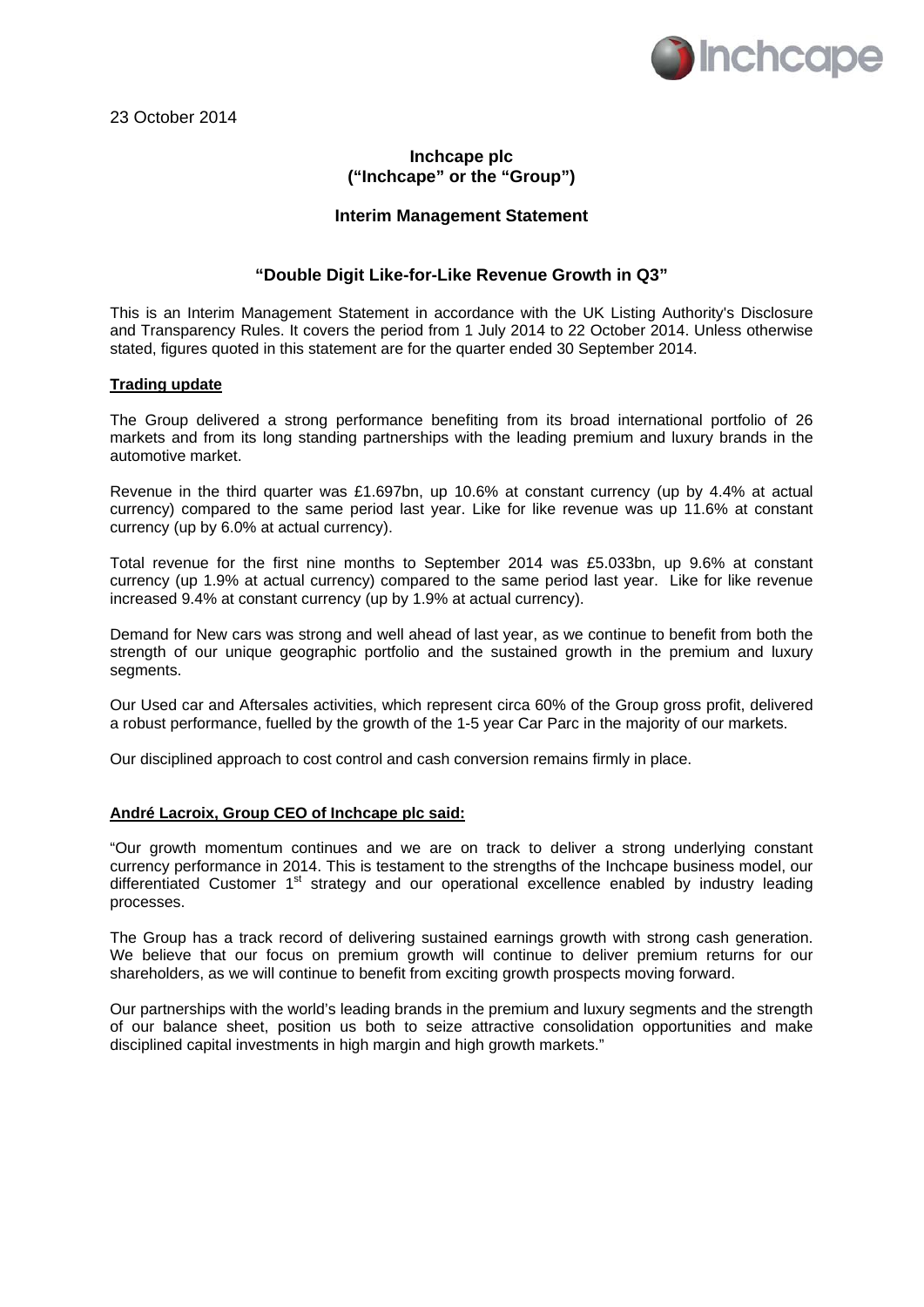

### **Regional Commentary**

We delivered a strong performance in Australia reflecting our robust Subaru market share and the growth in the premium and luxury segments positively impacted the result of our retail operations. We also benefited from favourable transactional exchange rates.

In North Asia, we recorded strong LFL growth of 20.2%. The growth of the vehicle market accelerated with the implementation of the commercial vehicle scrappage program in Hong Kong. The sustained development of the 1-5 year Car Parc generated growth in the high margin Service and Parts categories.

In South Asia, our Aftersales operations performed well and we delivered a strong performance as the recovery of the New car market in Singapore accelerated. Our South Asia business delivered LFL growth of 43.1%.

In our Emerging Markets we delivered a robust performance. Strong growth in Ethiopia, Chile, Peru and Eastern Europe was partially offset by challenging trading conditions in Russia.

Our European business delivered a solid performance reflecting the successful launch of new products and the recovery of the New car market in Greece.

In the UK, performance was strong with LFL revenue growth of 11.8% as we continue to benefit from sustained growth in the New car market reflecting the strength of our brand portfolio in the premium and luxury segments.

#### **Financial Position**

Our financial position remains strong and our working capital and inventory management are in line with expectations.

We expect to end the year with a net cash balance of circa £200m, before taking account of the share buyback announced on 31 July 2014.

We commenced a £100m share buyback program on 4 August 2014 and to date we have purchased 4.1m shares at an average price of 662p for a total consideration of £27.1m.

#### **2014 Outlook**

We expect the Group to deliver a strong underlying constant currency performance in 2014. Notwithstanding the competitive pressure on vehicle margin in some of our markets, we are well positioned to take advantage of the attractive growth prospects in the premium and luxury segments and continue to outperform the industry.

These exciting growth prospects reflect the unique strengths of Inchcape's geographic portfolio as our markets benefit from strong economic fundamentals and industry growth drivers distinct to our regions. These include the commercial vehicle scrappage scheme in Hong Kong, the important regulation-led recovery of the Singaporean market and the growth in the 1-5 year global Car Parc generating high margin aftersales demand.

The Group remains firmly committed to its Top 5 priorities of growing market share, growing Aftersales, improving margin, controlling working capital and being selective about capital investments.

Ends.